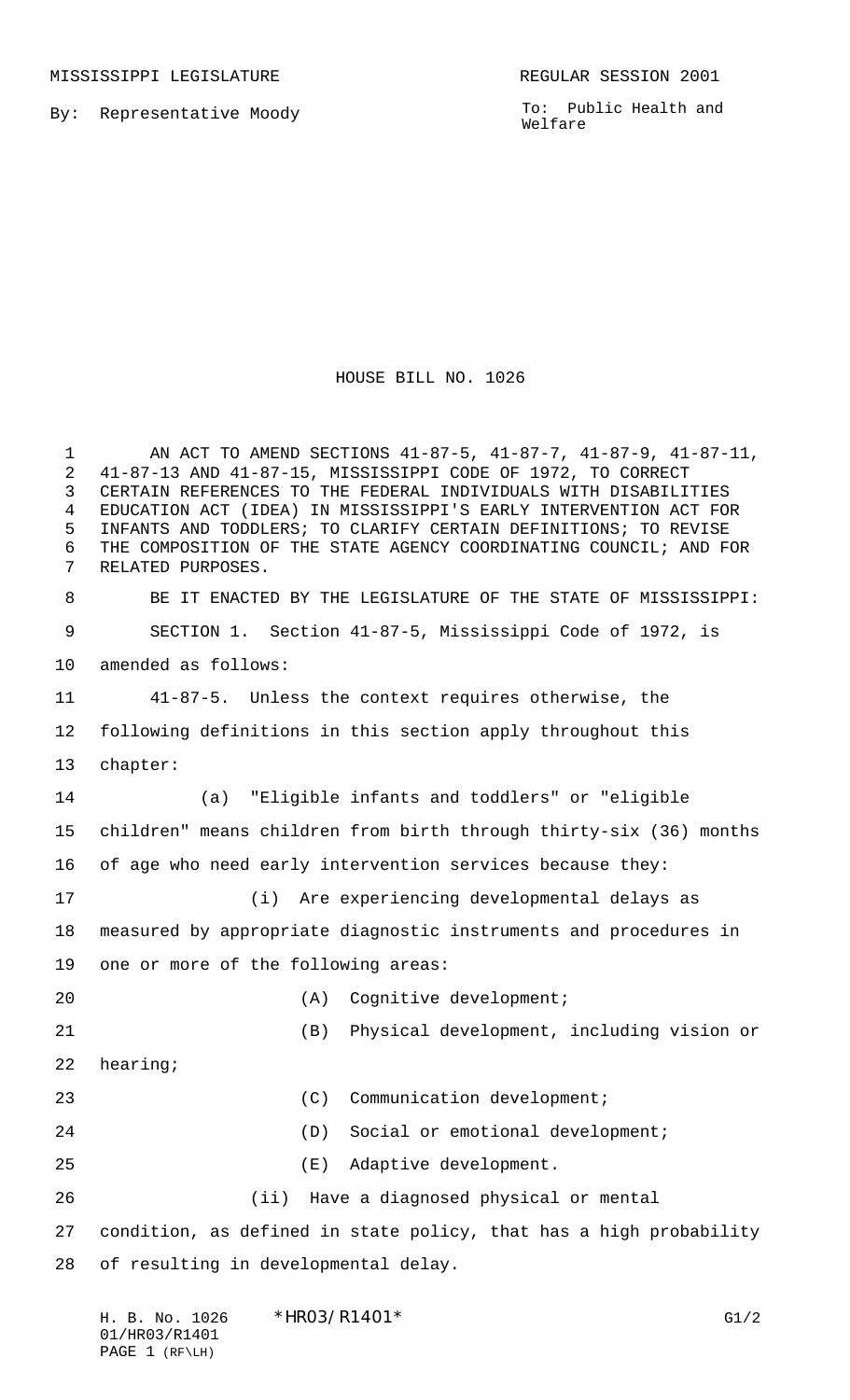H. B. No. 1026 \*HRO3/R1401\* 01/HR03/R1401 PAGE 2 (RF\LH) (iii) Are at risk of having substantial developmental delays if early intervention services are not provided due to conditions as defined in state policy. (This category may be served at the discretion of the lead agency contingent upon available resources.) (b) "Early intervention services" are developmental services that: (i) Are provided under public supervision; (ii) Are provided at no cost except where federal or state law provides for a system of payments by families, including a schedule of sliding fees; (iii) Are designed to meet the developmental needs of an infant or toddler with a disability in any one or more of the following areas: 43 (A) Physical development; (B) Cognitive development; (C) Communication development; (D) Social or emotional development; or (E) Adaptive development; (iv) Meet the requirements of Part C of the Individuals with Disabilities Education Act (IDEA) and the early intervention standards of the State of Mississippi; (v) Include, but are not limited to, the following services: (A) Assistive technology devices and assistive technology services; (B) Audiology; (C) Family training, counseling and home visits; (D) Health services necessary to enable a child to benefit from other early intervention services; (E) Medical services only for diagnostic or evaluation purposes;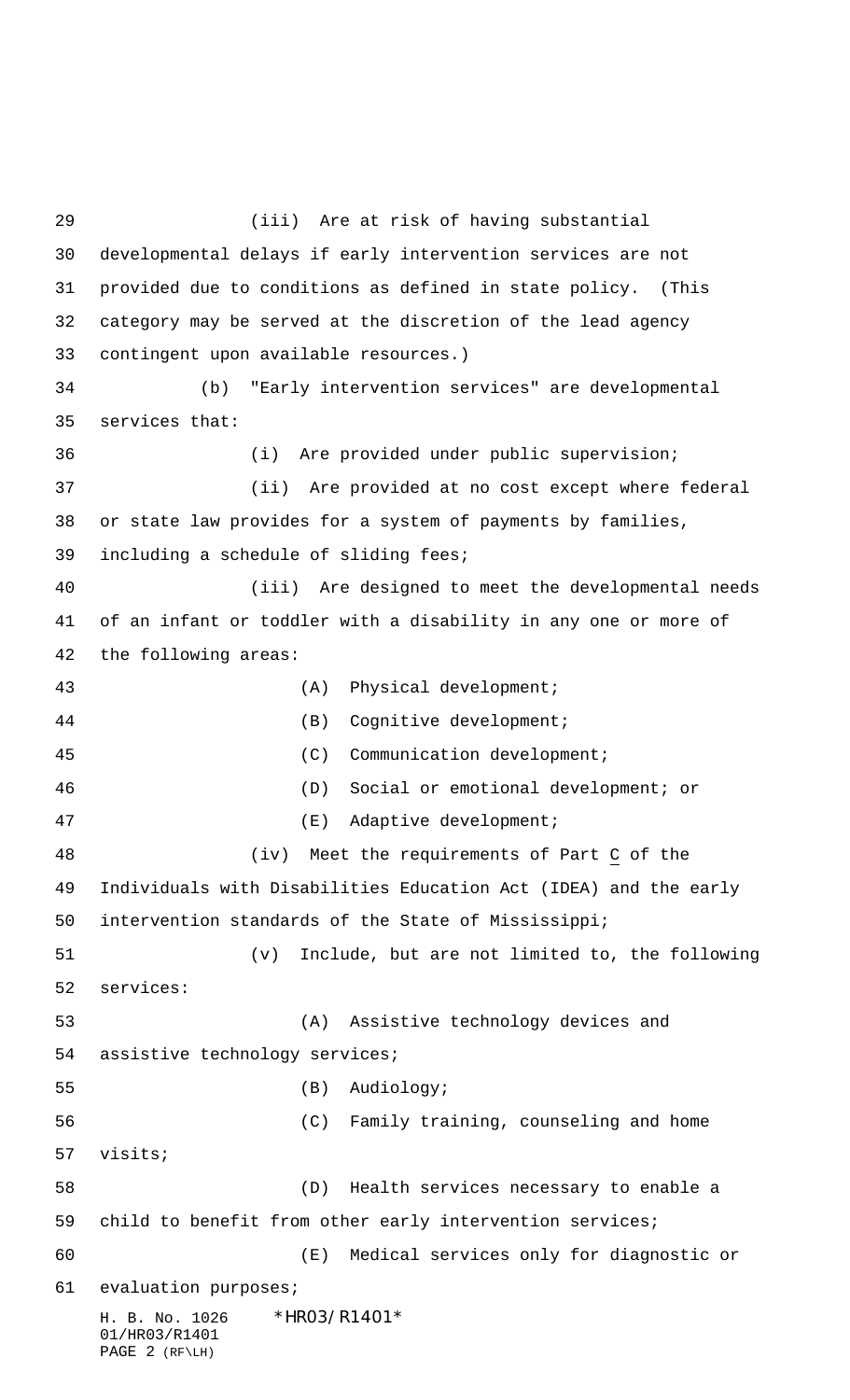| 62 | (F)                                                             | Nutrition services;                       |
|----|-----------------------------------------------------------------|-------------------------------------------|
| 63 | (G)                                                             | Occupational therapy;                     |
| 64 | Physical therapy;<br>(H)                                        |                                           |
| 65 | (I)                                                             | Psychological services;                   |
| 66 | (J)                                                             | Service coordination (case management);   |
| 67 | (K)                                                             | Social work services;                     |
| 68 | (L)                                                             | Special instruction;                      |
| 69 | (M)                                                             | Speech-language pathology;                |
| 70 | (N)                                                             | Transportation and related costs that are |
| 71 | necessary to enable an infant or toddler and her/his family to  |                                           |
| 72 | receive early intervention services; and                        |                                           |
| 73 | Vision services;<br>(O)                                         |                                           |
| 74 | (vi)                                                            | Are provided by qualified personnel as    |
| 75 | determined by the state's personnel standards, including:       |                                           |
| 76 | Audiologists;<br>(A)                                            |                                           |
| 77 | (B)                                                             | Family therapists;                        |
| 78 | (C)<br>Nurses;                                                  |                                           |
| 79 | Nutritionists;<br>(D)                                           |                                           |
| 80 |                                                                 | $(E)$ Occupational therapists;            |
| 81 | (F)                                                             | Orientation and mobility specialists;     |
| 82 | (G)                                                             | Pediatricians and other physicians;       |
| 83 | (H)                                                             | Physical therapists;                      |
| 84 | Psychologists;<br>$(\bot)$                                      |                                           |
| 85 | Social workers;<br>$(\mathsf{J})$                               |                                           |
| 86 | (K)                                                             | Special educators;                        |
| 87 | (L)                                                             | Speech and language pathologists;         |
| 88 | (vii)                                                           | Are provided, to the maximum extent       |
| 89 | appropriate, in natural environments, including the home, and   |                                           |
| 90 | community settings in which children without disabilities would |                                           |
| 91 | participate;                                                    |                                           |
| 92 |                                                                 | (viii) Are provided in conformity with an |
| 93 | individualized family service plan.                             |                                           |
|    |                                                                 |                                           |

|  |                | H. B. No. 1026 | *HR03/R1401* |
|--|----------------|----------------|--------------|
|  | 01/HR03/R1401  |                |              |
|  | PAGE 3 (RF\LH) |                |              |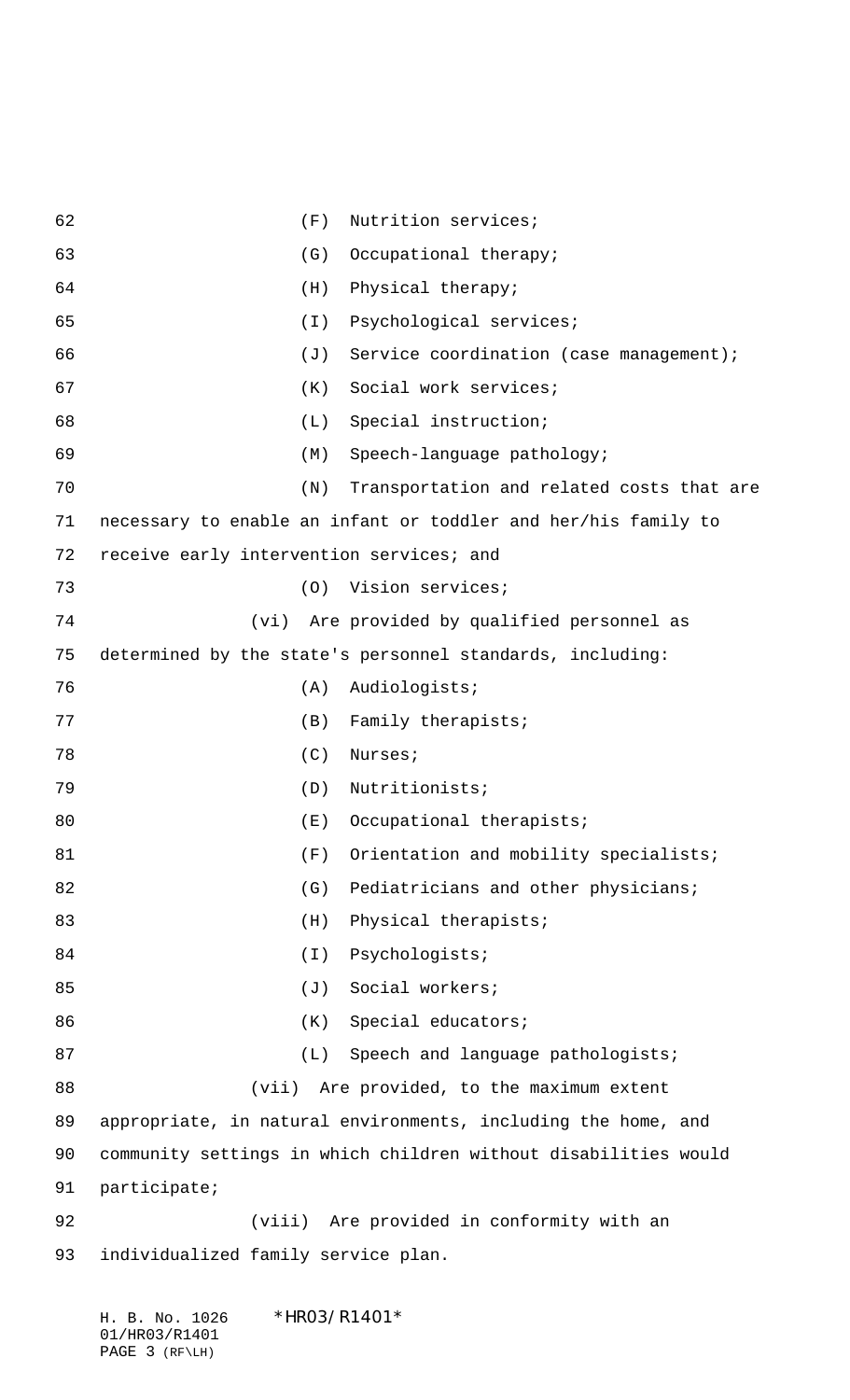(c) "Council" means the State Interagency Coordinating Council established under Section 41-87-7.

(d) "Lead agency" means the State Department of Health.

 (e) "Participating agencies" includes, but is not limited to, the State Department of Education, the Department of Human Services, the State Department of Health, the Division of Medicaid, the State Department of Mental Health, the University Medical Center, the Board of Trustees of State Institutions of Higher Learning and the State Board for Community and Junior Colleges.

 (f) "Local community" means a county either jointly, severally, or a portion thereof, participating in the provision of early intervention services.

 (g) "Primary service agency" means the agency, whether a state agency, local agency, local interagency council or service provider which is designated by the lead agency to serve as the fiscal and contracting agent for a local community.

 (h) "Multidisciplinary team" means a group comprised of the parent(s) or legal guardian and the service providers, as appropriate, described in paragraph (b) of this section, who are assembled for the purposes of:

 (i) Assessing the developmental needs of an infant or toddler;

 (ii) Developing the individualized family service plan; and

 (iii) Providing the infant or toddler and his or her family with the appropriate early intervention services as detailed in the individualized family service plan.

H. B. No. 1026 \*HR03/R1401\* 01/HR03/R1401 PAGE 4 (RF\LH) (i) "Individualized family service plan" means a written plan designed to address the needs of the infant or toddler and his or her family as specified under Section 41-87-13. (j) "Early intervention standards" means those standards established by any agency or agencies statutorily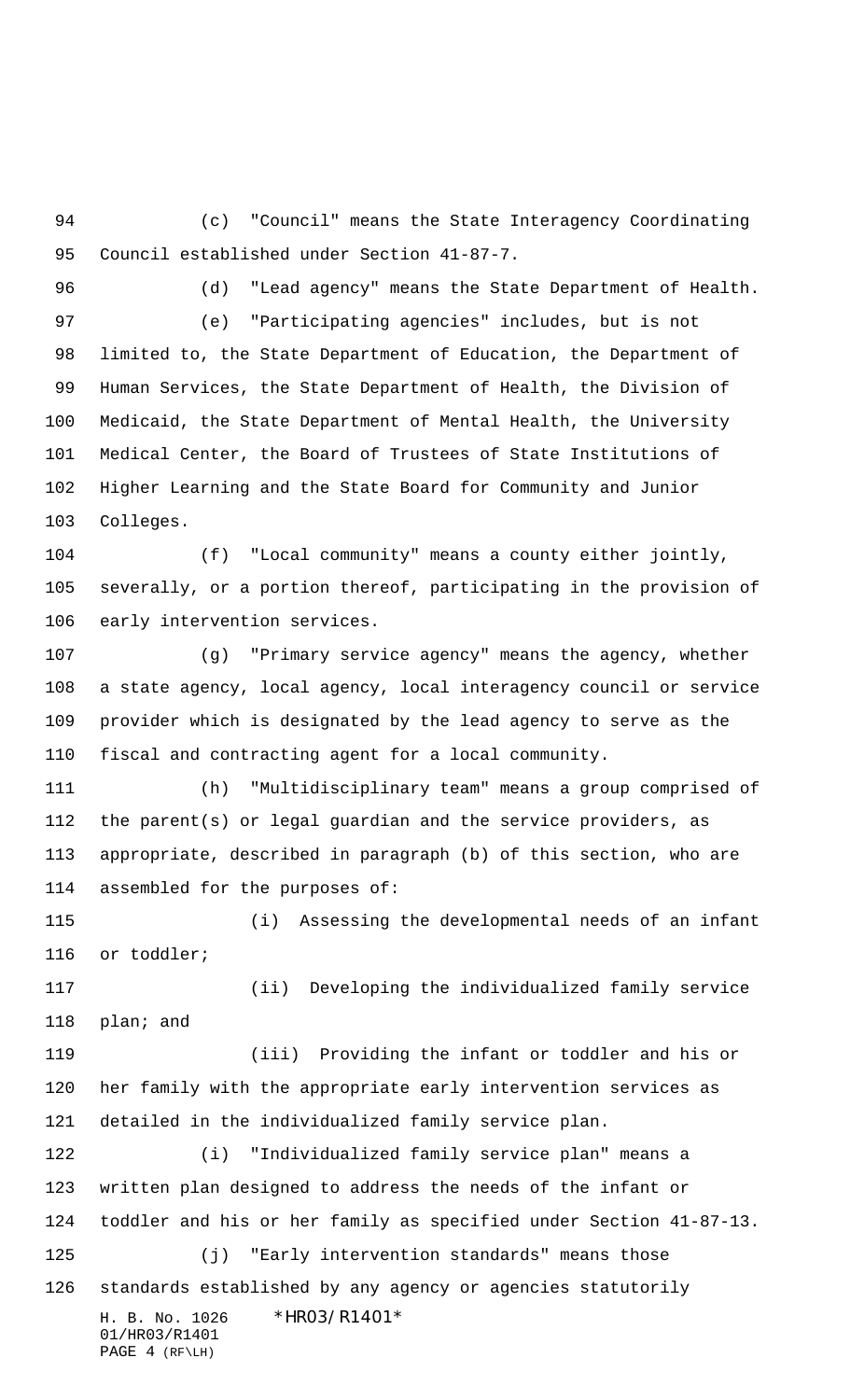designated the responsibility to establish standards for infants and toddlers with disabilities, in coordination with the council and in accordance with Part C of IDEA.

 (k) "Early intervention system" means the total collaborative effort in the state that is directed at meeting the needs of eligible children and their families.

 (l) "Parent," for the purpose of early intervention services, means a parent, a guardian, a person acting as a parent of a child, foster parent, or an appointed surrogate parent. The term does not include the state if the child is a ward of the state where the child has not been placed with individuals to 138 serve in a parenting capacity, such as foster parents, or when a surrogate parent has not been appointed. When a child is the ward of the state, a Department of Human Services representative will act as parent for purposes of service authorization.

142 (m) "Policies" means the state statutes, regulations, Governor's orders, directives by the lead agency, or other written documents that represent the state's position concerning any matter covered under this chapter.

 (n) "Regulations" means the United States Department of Education's regulations concerning the governance and implementation of Part C of IDEA, the Early Intervention Program for Infants and Toddlers with Disabilities.

 SECTION 2. Section 41-87-7, Mississippi Code of 1972, is amended as follows:

 41-87-7. (1) For the purposes of implementing this chapter, the Governor shall appoint a State Interagency Coordinating Council **\* \* \***.

 (2) The council shall be appointed by the Governor. In making the appointments to the council, the Governor shall ensure that the membership of the council reasonably represents the population of the state.

H. B. No. 1026 \*HRO3/R14O1\* 01/HR03/R1401 PAGE 5 (RF\LH)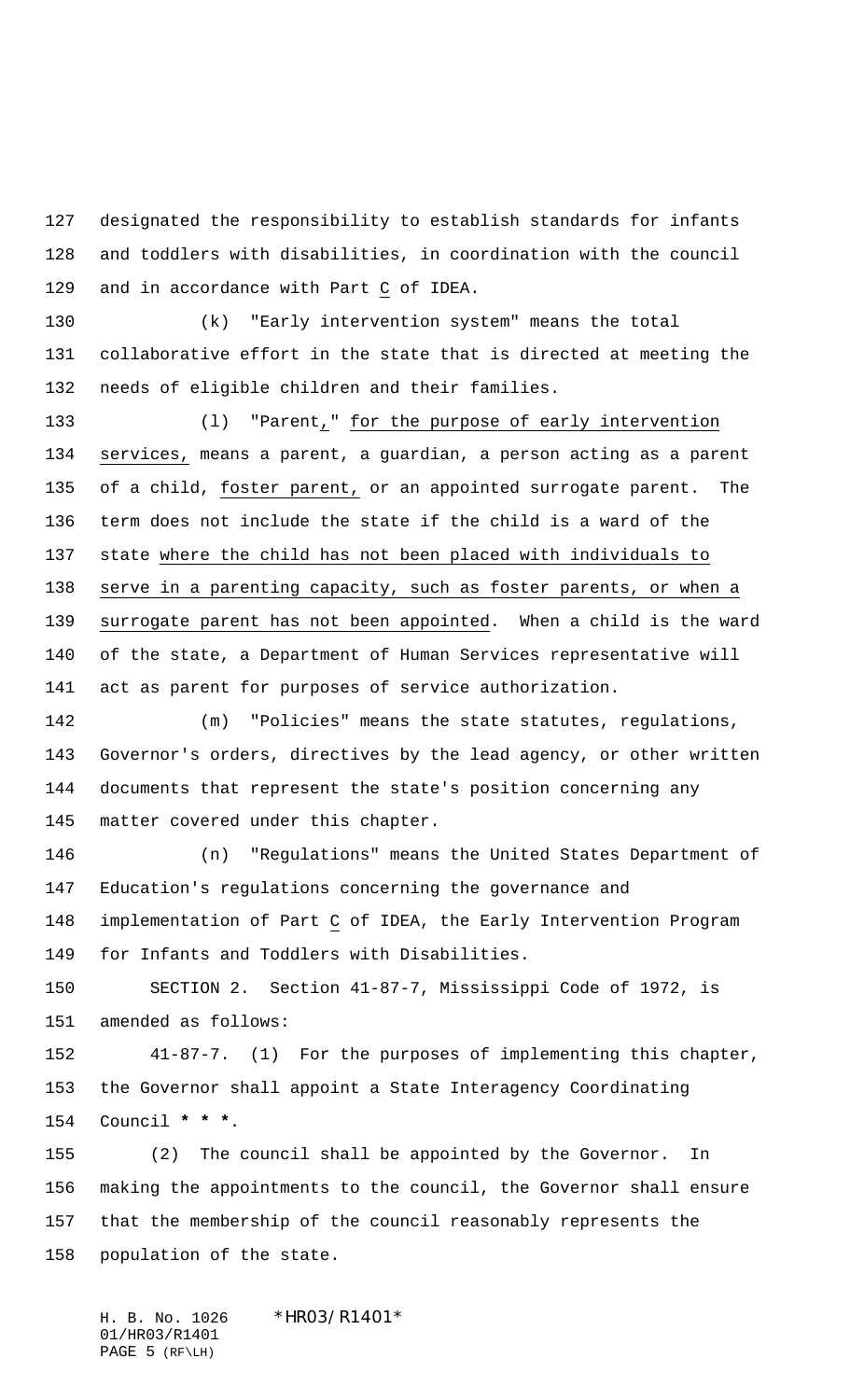H. B. No. 1026 \*HR03/R1401\* (a) The Governor shall designate a member of the council to serve as the chairperson of the council or shall require the council to so designate such a member. Any member of the council who is a representative of the lead agency may not serve as the chairperson of the council. (b) The council shall be composed as follows: (i) At least twenty percent (20%) of the members shall be parents, including minority parents, of infants or toddlers with disabilities or children with disabilities aged twelve (12) or younger, with knowledge of, or experience with, programs for infants and toddlers with disabilities. At least one (1) such member shall be a parent of an infant or toddler with a disability or a child with a disability aged six (6) or younger. Parental representatives shall not be employees of any agency or organization which provides early intervention services; (ii) At least twenty percent (20%) of the members shall be public or private providers of early intervention services; (iii) At least one (1) member shall be from the State Legislature; (iv) At least one (1) member shall be involved in personnel preparation; (v) At least one (1) member shall be from each of the state agencies involved in the provision of or payment for early intervention services to infants and toddlers with disabilities and their families and shall have sufficient authority to engage in policy planning and implementation on 186 behalf of such agencies; (vi) At least one (1) member shall be from the state educational agency responsible for preschool services to children with disabilities and shall have sufficient authority to engage in policy planning and implementation on behalf of such agency;

01/HR03/R1401 PAGE 6 (RF\LH)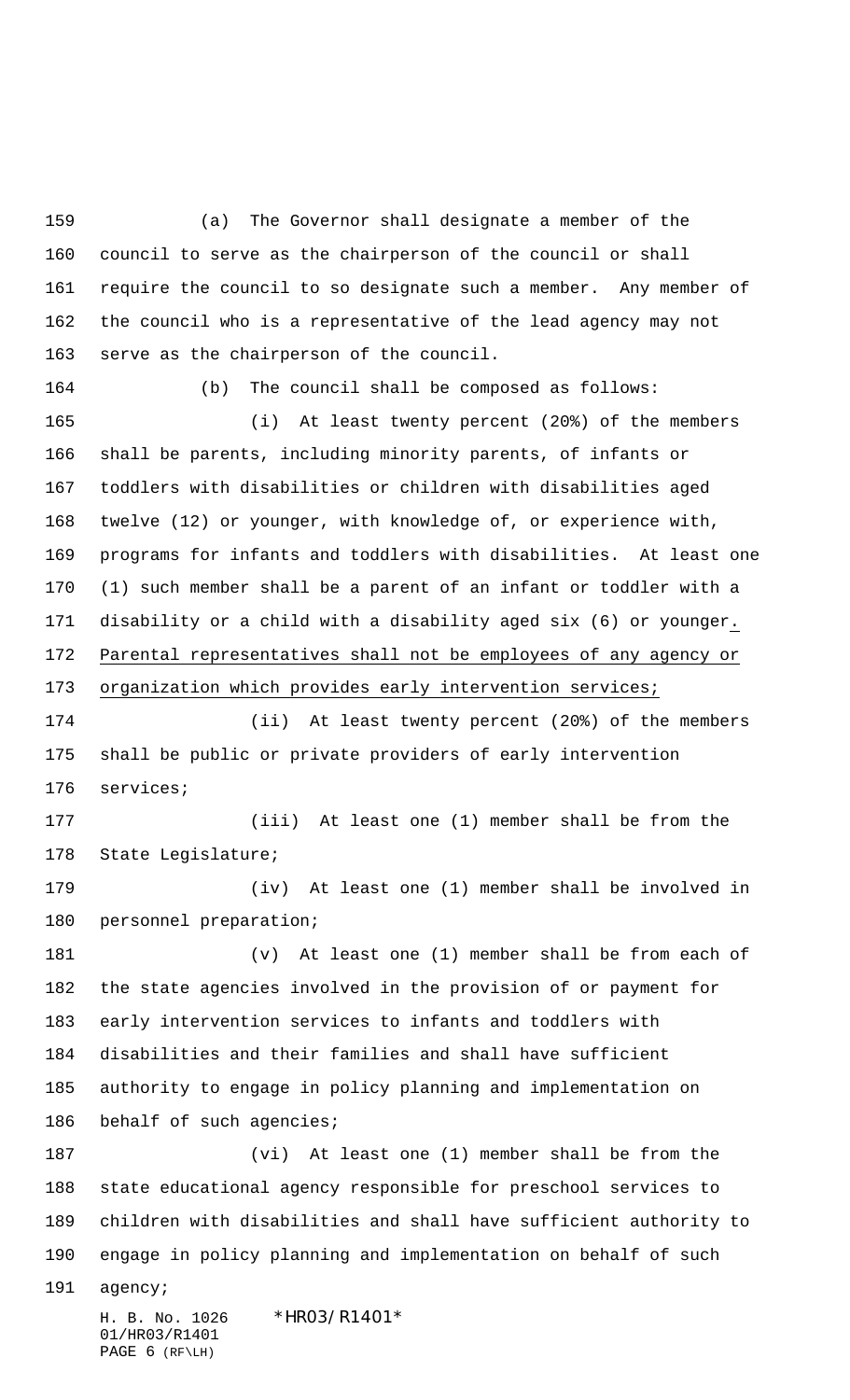(vii) At least one (1) member shall be from the agency responsible for the state governance of insurance, 194 especially in the area of health insurance; (viii) At least one (1) member must be from a Head Start agency or program in the state; (ix) At least one (1) member must be from a state 198 agency responsible for child care; (x) The council may include other members selected by the Governor, including a representative from the Bureau of Indian Affairs (BIA), or where there is no BIA operated or funded school, from the Indian Health Service or the tribe/tribal council. (3) The council shall meet at least quarterly in such places as it deems necessary. The meetings shall be publicly announced, and to the extent appropriate, open and accessible to the general public. (4) The council may prepare and approve a budget using Part C funds to conduct hearings and forums, to reimburse members of the council for reasonable and necessary expenses for attending council meetings and performing council duties (including child care for parent representatives), to pay compensation to a member of the council if such member is not employed or must forfeit wages from other employment when performing official council business, to hire staff, and to obtain the services of such professional, technical and clerical personnel as may be necessary to carry out its functions under this chapter. (5) The council shall: (a) Advise and assist the lead agency in the performance of its responsibilities, particularly the identification of the sources of fiscal and other support for services for early intervention programs, assignment of financial

responsibility by the appropriate agency, and the promotion of the

interagency agreements;

H. B. No. 1026 \*HR03/R1401\* 01/HR03/R1401  $PAGE$  7 ( $RF\L H$ )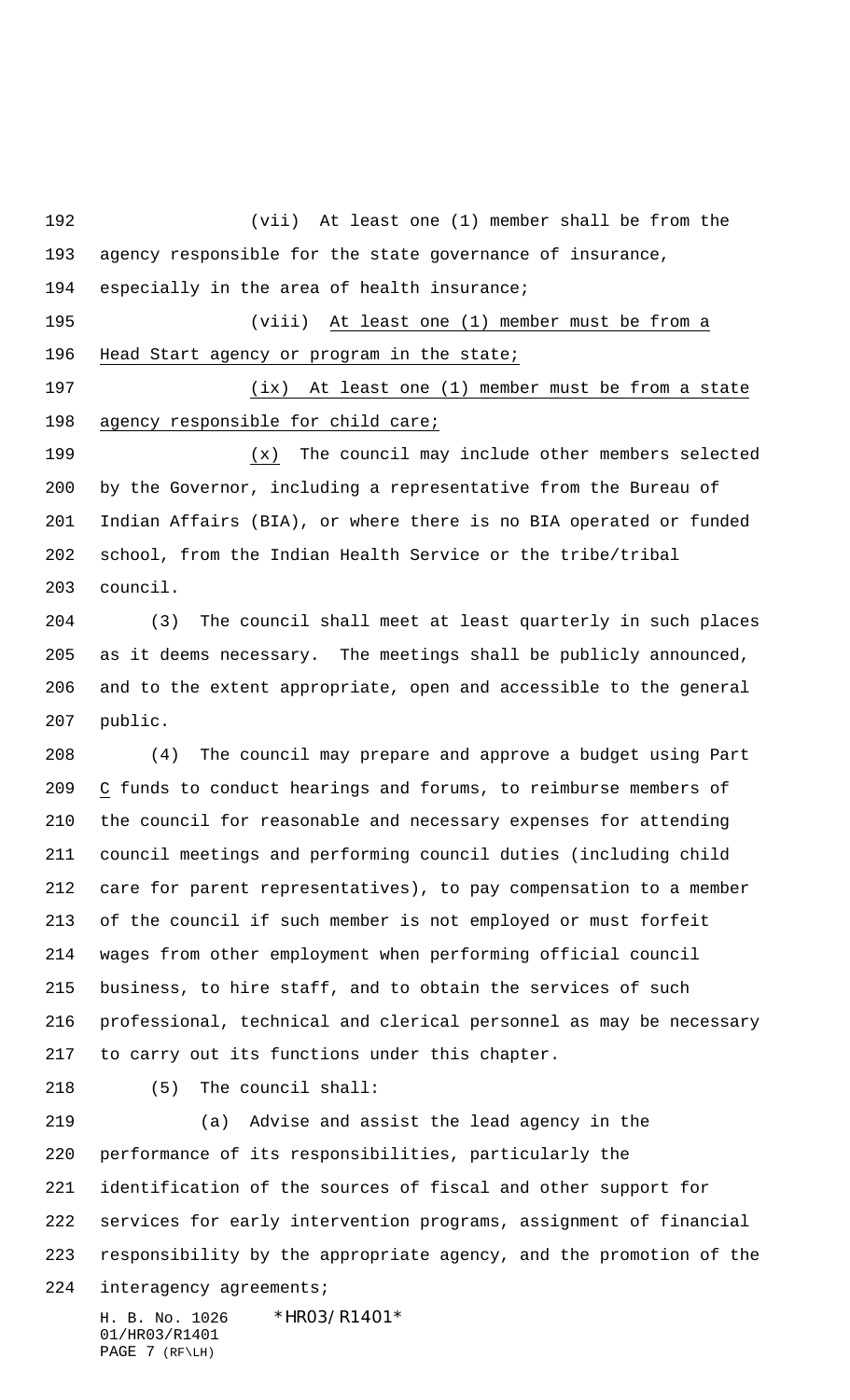(b) Advise and assist the lead agency in the preparation of applications for funding under Part C of Public Law 102-119;

 (c) Prepare and submit an annual report to the Governor and to the United States Secretary of Education on the status of early intervention programs for eligible infants and toddlers and their families operated within the state;

 (d) Advise and assist the lead agency in the development and implementation of the policies that constitute the statewide system;

 (e) Assist the lead agency in achieving the full participation, coordination and cooperation of all appropriate public agencies in the state;

 (f) Assist the lead agency in the effective implementation of the statewide system, by establishing a process that includes:

 (i) Seeking information from service providers, service coordinators, parents and others about any federal, state or local policies that impede timely service delivery; and

 (ii) Taking steps to ensure that any policy problems are identified are resolved;

 (g) To the extent appropriate, assist the lead agency in the resolution of disputes;

 (h) Advise and assist the state educational agency regarding the transition of toddlers with disabilities to services provided under Section 619 of Part B of Public Law 105-17, to the 251 extent such services are appropriate; and

 (i) Perform other functions as defined in the regulations.

 (6) The council may advise and assist the lead agency and the state educational agency regarding the provision of appropriate services for children aged birth to five (5),

inclusive.

H. B. No. 1026 \*HR03/R1401\* 01/HR03/R1401 PAGE 8 (RF\LH)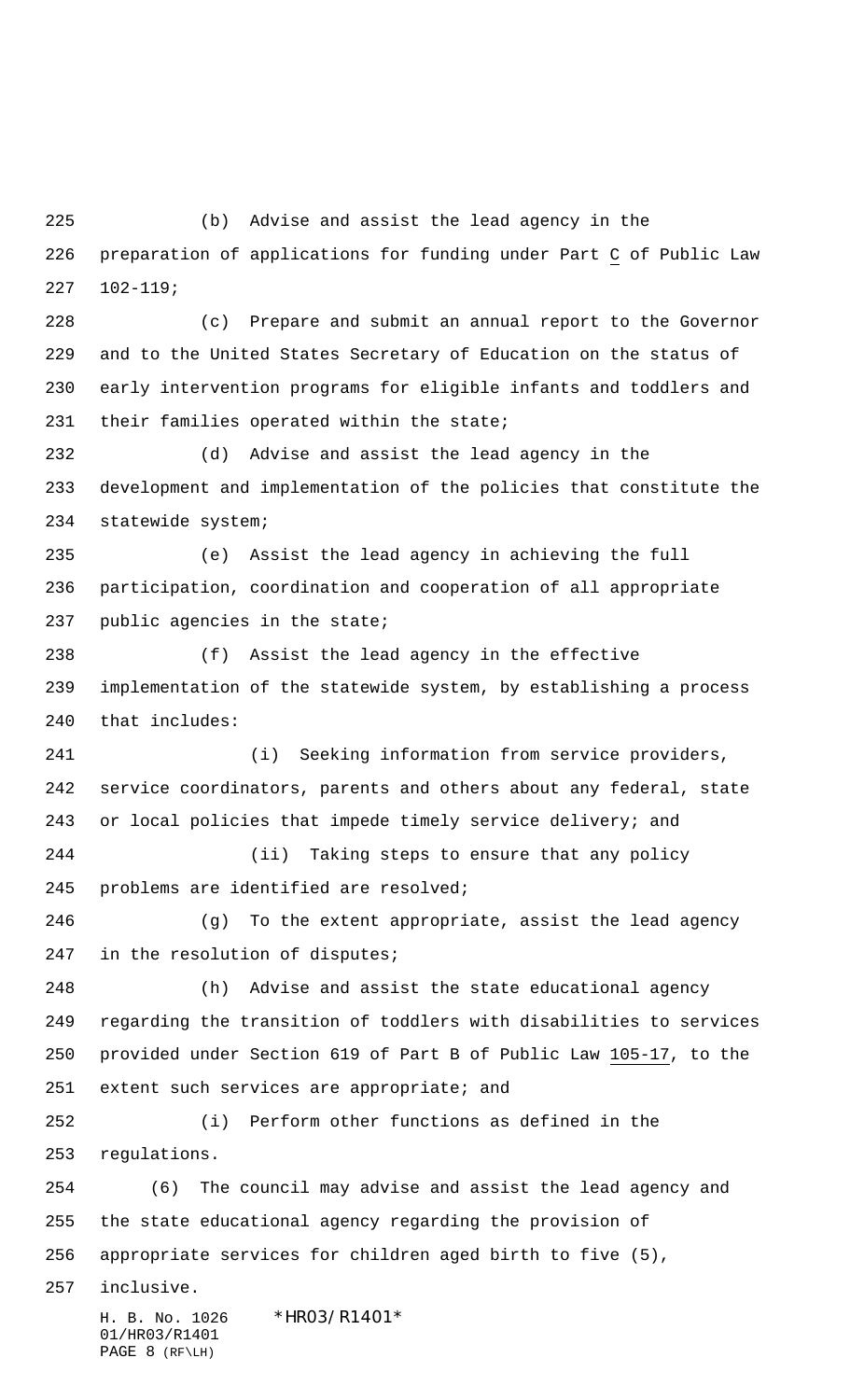(7) No member of the council shall cast a vote on any matter which would provide direct financial benefit to that member or otherwise give the appearance of a conflict of interest under state law.

 SECTION 3. Section 41-87-9, Mississippi Code of 1972, is amended as follows:

 41-87-9. (1) A statewide system of coordinated, comprehensive, multidisciplinary, interagency programs providing appropriate early intervention services to all eligible infants and toddlers and their families, including eligible Indian infants and toddlers and their families on reservations, shall include the following minimum components:

 (a) Eligibility criteria and procedures including a definition of the term "developmentally delayed" that will be used 272 by the state in carrying out programs under this chapter;

 (b) Timetables for ensuring that appropriate early intervention services will be available to all eligible children in the state, including Indian infants and toddlers on reservations;

 (c) A timely, comprehensive, multidisciplinary evaluation of the functioning of each infant and toddler with a disability in the state, and a family-directed assessment of the resources, priorities and concerns of the family and the identification of the supports and services necessary to enhance the family's capacity to meet the developmental needs of their infant or toddler with a disability;

 (d) For each eligible child, an individualized family service plan including service coordination (case management) services in accordance with such service plan. The individualized family services plan shall be in writing, done in accordance with Part C regulations, and contain a statement of the natural environments in which early intervention services shall

H. B. No. 1026 \*HR03/R1401\* 01/HR03/R1401 PAGE 9 (RF\LH)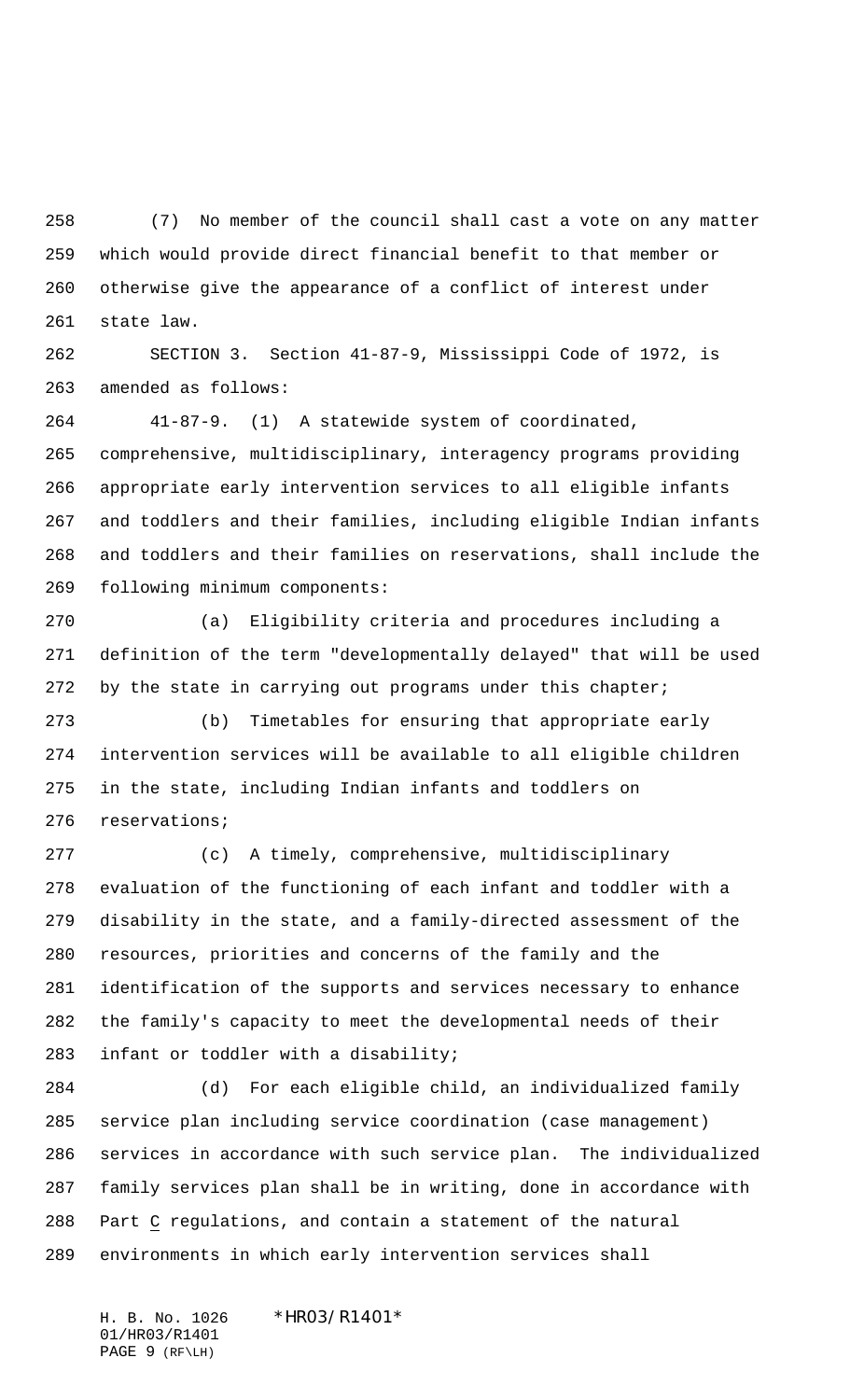appropriately be provided, as well as all components listed in the Part C regulations;

 (e) A comprehensive interagency child find system that includes a system for making referrals to service providers that includes timelines and provides for participation by primary referral sources;

 (f) A public awareness program focusing on early identification of infants and toddlers with disabilities, including preparation and dissemination by the lead agency to all primary referral sources of information materials for parents on the availability of early intervention services, and procedures for determining the extent to which primary referral sources, especially hospitals and physicians, disseminate information on the availability of early intervention services to parents of infants with disabilities;

 (g) A central directory which includes early intervention services, resources and experts available in the state and research and demonstration projects being conducted in the state;

 (h) A comprehensive system of personnel development, including the training of paraprofessionals and the training of primary referral sources respecting the basic components of early intervention services available in the state, that is consistent with the comprehensive system of personnel development described in Part B of IDEA and that may include:

 (i) Implementing innovative strategies and activities for the recruitment and retention of early intervention service providers;

 (ii) Promoting the preparation of early intervention providers who are fully and appropriately qualified 320 to provide early intervention services under this chapter; 321 (iii) Training personnel to work in rural areas;

and

H. B. No. 1026 \*HR03/R1401\*

01/HR03/R1401 PAGE 10 (RF\LH)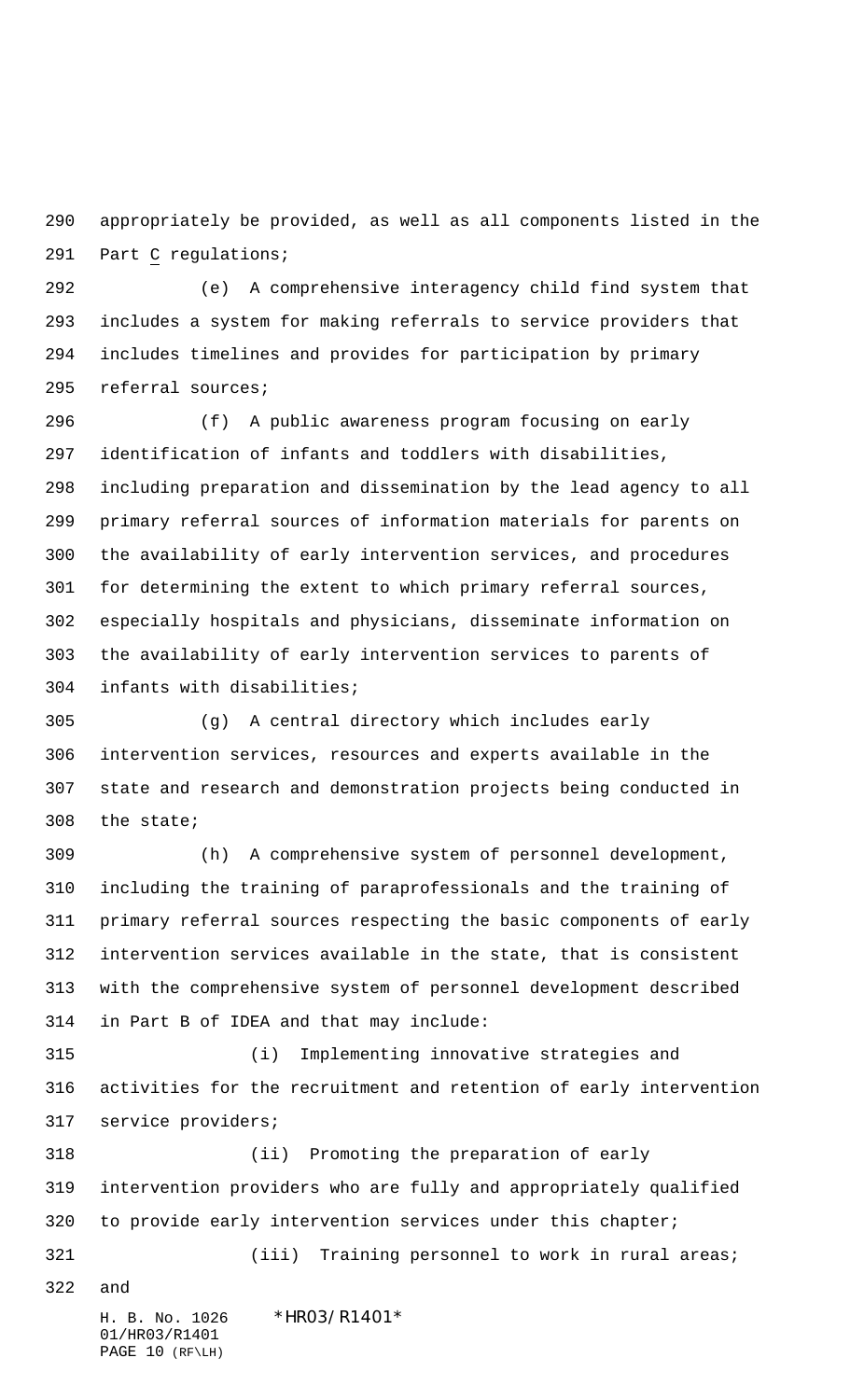(iv) Training personnel to coordinate transition services for infants and toddlers with disabilities from an early intervention program in the early intervention system to a preschool program under Section 619 of IDEA;

 (i) A single line of responsibility in the lead agency for carrying out:

 (i) The general administration and supervision of programs and activities receiving assistance under Part C of IDEA, and the monitoring of programs and activities used by the state to carry out this chapter, whether or not such programs or activities are receiving assistance made available under Part C, to ensure that the state complies with Part C;

 (ii) The identification and coordination of all available resources within the state from federal, state, local 337 and private sources;

 (iii) The assignment of financial responsibility in accordance with state and federal law to the appropriate agencies;

 (iv) The development of procedures to ensure that services are provided to infants and toddlers with disabilities and their families in a timely manner pending the resolution of any disputes among public agencies or service providers; (v) The resolution of intra- and interagency disputes; and

 (vi) The entry into formal interagency agreements that define the financial responsibility of each agency for paying for early intervention services (consistent with state law) and procedures for resolving disputes and that include all additional components necessary to ensure meaningful cooperation and coordination;

 (j) A policy pertaining to contracting or making arrangements with service providers to provide early intervention

H. B. No. 1026 \*HRO3/R14O1\* 01/HR03/R1401 PAGE 11 (RF\LH)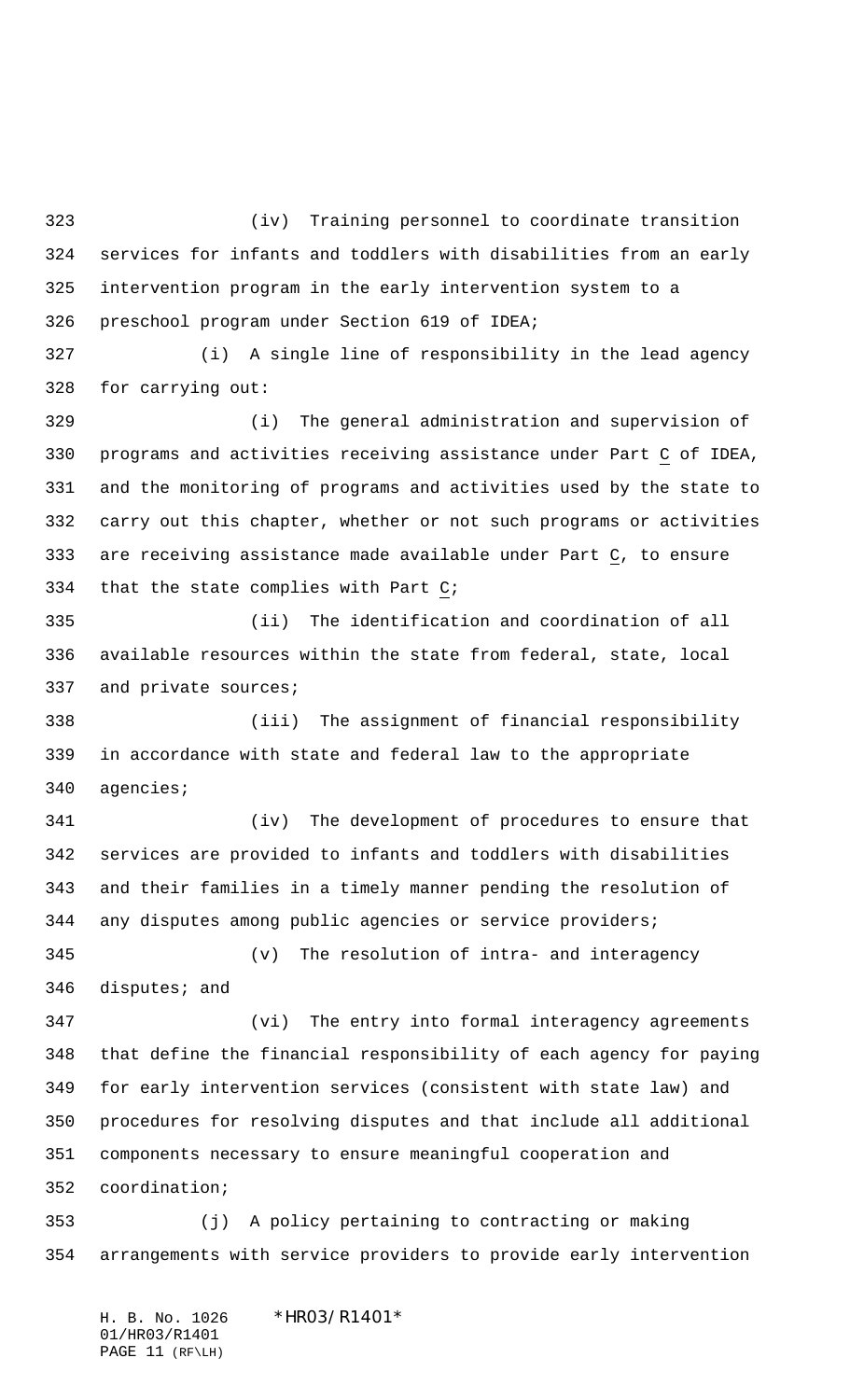services in the state as a part of the early intervention system in accordance with state law, state regulation and Part C of IDEA; (k) A procedure for timely reimbursement of funds used

in accordance with Section 41-87-15;

 (l) Procedural safeguards with respect for programs participating in the early intervention system;

 (m) Policies and procedures relating to the establishment and maintenance of standards to ensure that personnel necessary to implement the early intervention system are adequately and appropriately prepared and trained including:

 (i) The establishment and maintenance of standards which are consistent with any state-approved or recognized certification, licensing, registration or other comparable requirements which apply to the area in which such personnel are providing early intervention services; and

 (ii) To the extent such standards are not based on the highest requirements of the state applicable to a specific profession or discipline, the steps the state is taking to require the retraining or hiring of personnel that meet appropriate professional requirements in the state;

 (n) A system for compiling data on the number of infants and toddlers with disabilities and their families in the state in need of appropriate early intervention services, the numbers of such infants and toddlers and their families served, the types of services provided, and other information required by the United States Secretary of Education, or state regulation. SECTION 4. Section 41-87-11, Mississippi Code of 1972, is amended as follows:

 41-87-11. (1) The lead agency shall have the following responsibilities in the implementation of this chapter:

 (a) General administering and supervising programs and activities receiving Part C funds and the monitoring of programs and activities used by the state to carry out this chapter,

H. B. No. 1026 \*HR03/R1401\* 01/HR03/R1401 PAGE 12 (RF\LH)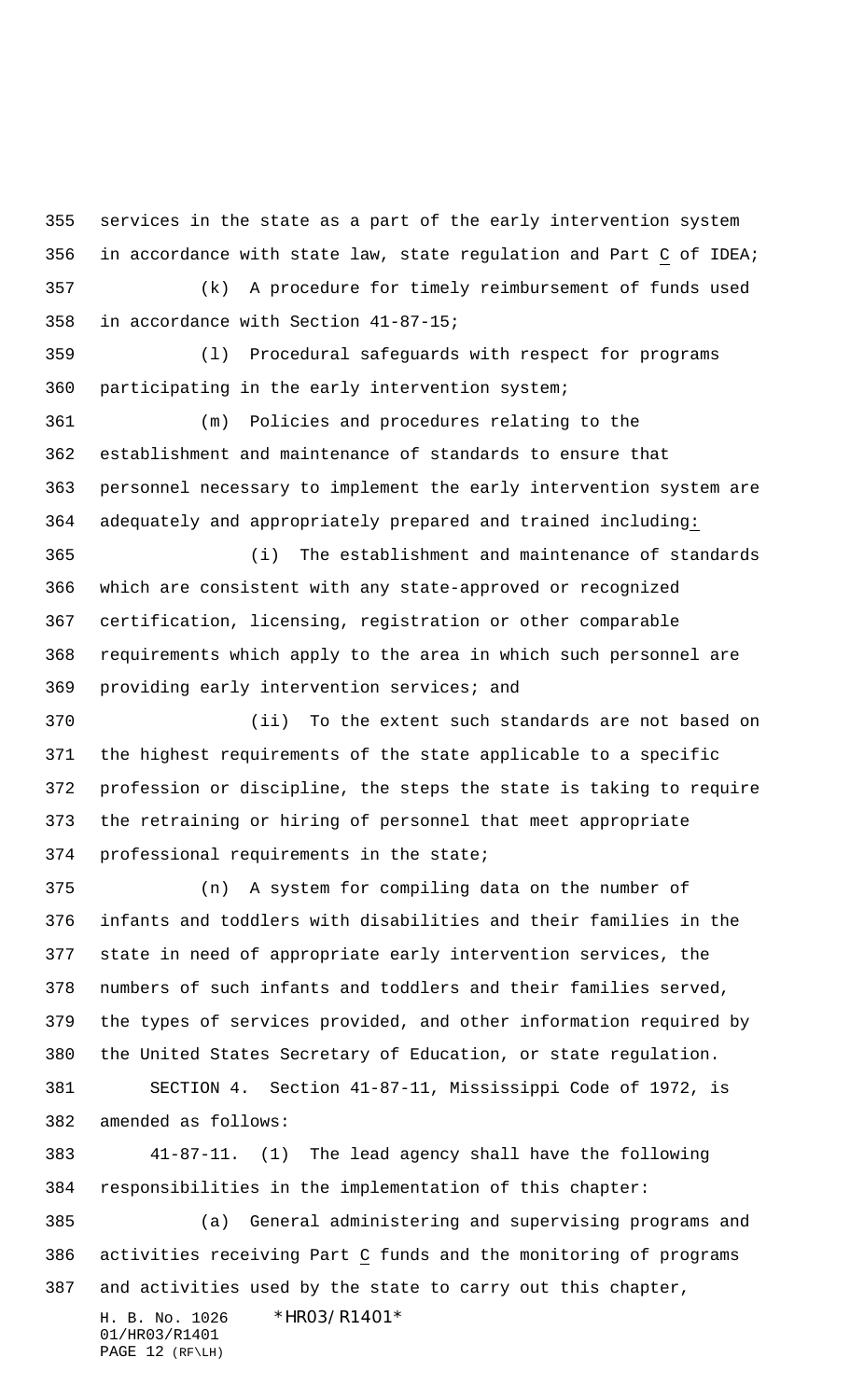whether or not such programs or activities are receiving Part C funds, to ensure that the state complies with this chapter;

 (b) Identifying and coordinating all available financial resources within the state from federal, state, local and private sources;

 (c) Developing procedures to ensure that services are provided to eligible children and their families in a timely manner pending the resolution of any disputes among public agencies or service providers;

 (d) Ensuring effective implementation of procedural safeguards by each public agency in the state that is involved in the provision of early intervention services;

 (e) Entering into formal interagency agreements that define the financial responsibility of each agency for paying for early intervention services (consistent with other state laws) and procedures for resolving intra- and interagency disputes and that include all additional components necessary to ensure meaningful cooperation;

 (f) Entering into contracts with agencies within a local community which have been designated by the lead agency as being a primary service agency within the community;

 (g) Developing procedures to ensure that available services are provided to eligible children and their families in a timely manner, pending the resolution of disputes among public agencies or service providers;

 (h) Resolving individual disputes in accordance with the regulations;

 (i) Adopting and using proper methods of administering each program including:

 (i) Monitoring of agencies, institutions and organizations receiving assistance under Part C of Public Law 102-119;

H. B. No. 1026 \*HRO3/R1401\* 01/HR03/R1401 PAGE 13 (RF\LH)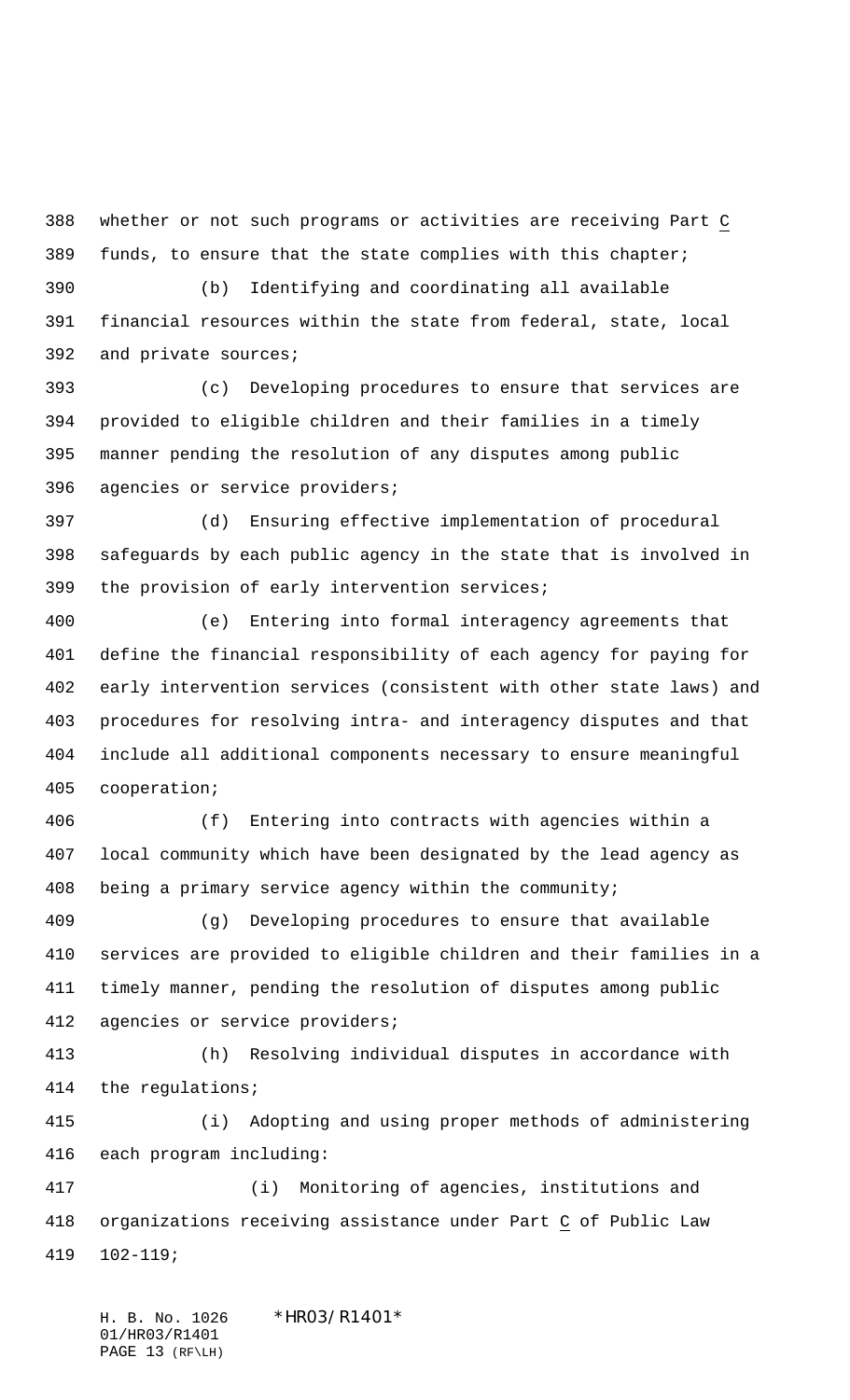(ii) Enforcing of any obligations imposed on those agencies providing early intervention services according to Part C of Public Law 102-119 and the standards of the state;

 (iii) Providing technical assistance to agencies in the program;

 (iv) Correction of deficiencies that are identified through monitoring;

 (j) Establishing state policies related to how services to children eligible under this chapter and their families will be paid for under the state's early intervention system in accordance with federal regulations;

 (k) Development of policies, standards and regulations necessary for implementation of the state early intervention plan 433 that are in compliance with the federal regulations; and

 (l) Provision of technical assistance to localities in the establishment and operation of local interagency coordinating councils which may also be designated as primary service agencies for an area.

 (2) All participating agencies shall cooperate with the lead agency and the council in the implementation of this chapter.

 SECTION 5. Section 41-87-13, Mississippi Code of 1972, is amended as follows:

 41-87-13. (1) Upon full implementation of the early intervention system, eligible infants and toddlers and their families shall receive the following, at no cost to the parents:

 (a) A comprehensive multidisciplinary evaluation and assessment of the needs of the infant and toddler and the concerns, priorities and resources of the family, and the identification of services to meet such needs;

 (b) An explanation of the assessment and all service options in the family's native language or through an interpreter 451 for the deaf, if necessary, accommodating cultural differences;

H. B. No. 1026 \*HRO3/R14O1\* 01/HR03/R1401 PAGE 14 (RF\LH)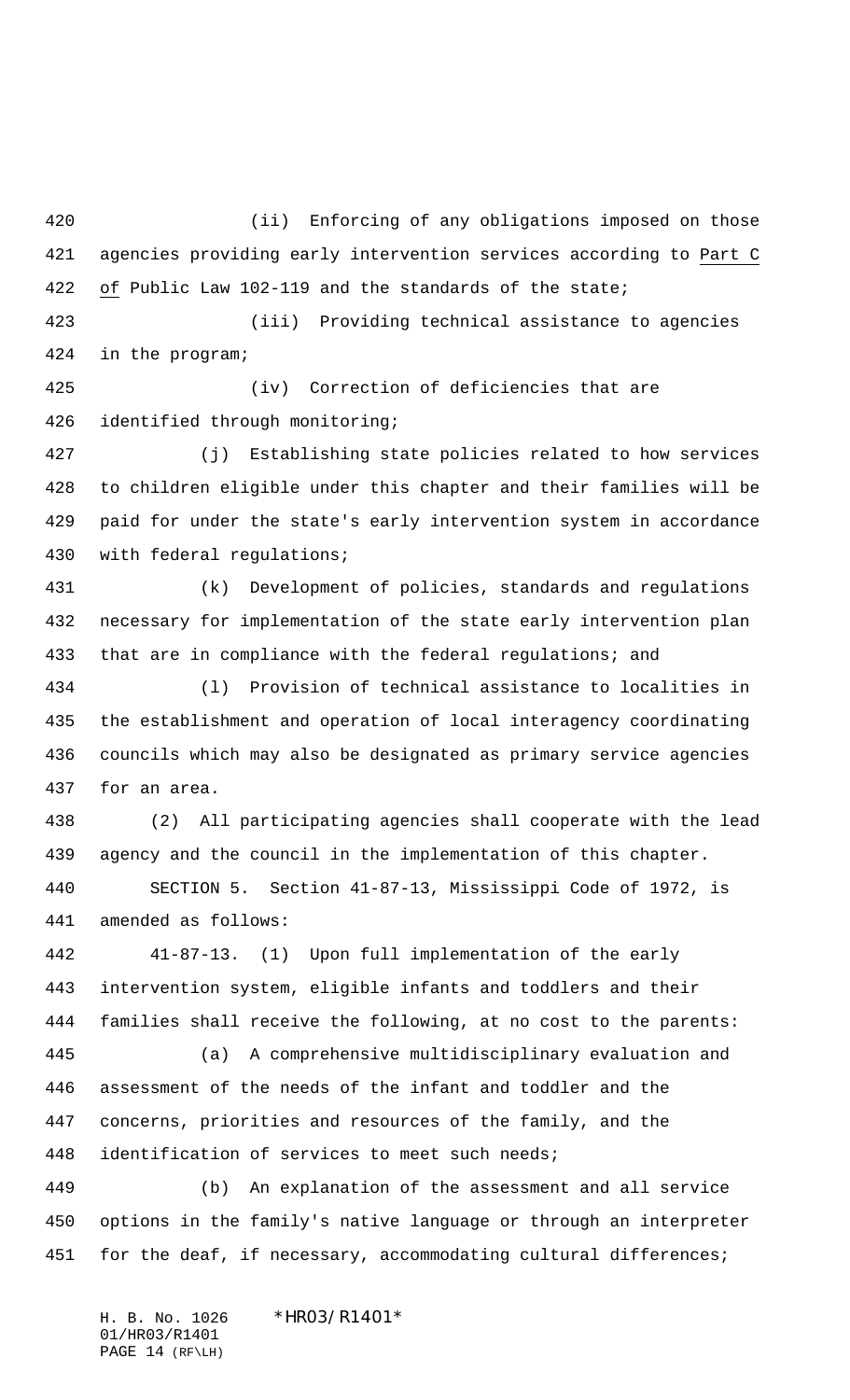(c) A written individualized family service plan developed according to the federal Part C regulations and the state guidelines and the recommendations by a multidisciplinary team with the parents as fully participating members of the team;

 (d) Case management/service coordination services; and (e) Procedural safeguards as outlined in state policy and according to the regulations.

 (2) The individualized family service plan shall serve as the singular comprehensive service plan for all agencies involved in providing early intervention services to the infant or toddler and the family. Service plans from other agencies should be incorporated into the individualized family service plan on an individual basis.

 (3) The contents of the individualized family service plan shall be fully explained to the parents or guardian, and informed written consent from such parents or guardian shall be obtained before the provision of early intervention services described in such plan. If such parents or guardian do not provide consent with respect to a particular early intervention service, then the early intervention services to which such consent is obtained shall be provided.

 SECTION 6. Section 41-87-15, Mississippi Code of 1972, is amended as follows:

H. B. No. 1026 \*HR03/R1401\* 01/HR03/R1401 41-87-15. Any federal funds made available to the state through Part C and any additional state funds appropriated for early intervention services after July 1, 1990, shall be used to supplement and increase the level of state, local and other federal funds that were expended for eligible children and their families before July 1, 1990. Funds provided under Part C may not be used to satisfy a financial commitment for services that would have been paid for from another public or private source if Part C money did not exist, except that whenever necessary to prevent a delay in the receipt of appropriate early intervention services by

```
PAGE 15 (RF\LH)
```